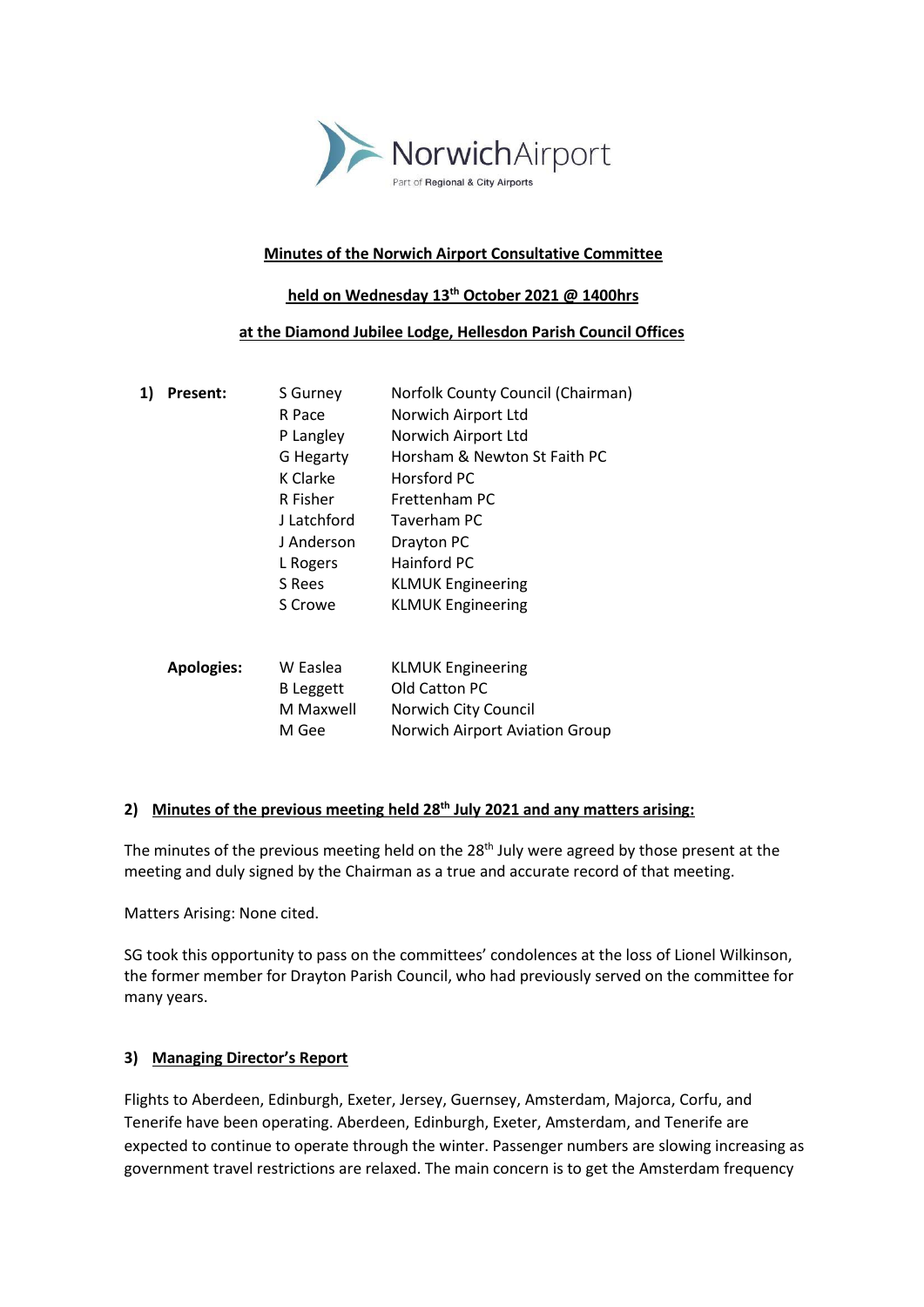increased to at least 2 per day compared to pre-pandemic frequency of 3 per day. The level of helicopter activity remains consistent.

Financial performance also continues to slowly improve, and the airport is back in positive territory.

The number of parked aircraft as started to reduce from a high close to 50 aircraft with now approximately 25 aircraft still parked at the airport.

The return of year-round flights to Tenerife started on September 30 with TUI with up to two direct flights a week. This provides an opportunity for some winter sun for those unable to get away in the summer.

TUI has already confirmed its summer 2022 schedule from Norwich Airport, with flights to Spain (Ibiza, Menorca, Majorca, Tenerife), Greece (Corfu, Crete, Rhodes), Cyprus (Paphos), and Turkey (Dalaman) resuming in May 2022.

By next summer the airport should be back to offering 19 domestic and international destinations in ten countries including the start of direct flights from Jersey next summer with Channel Islandsbased airline Blue Islands.

A planning application has been submitted for up to 120,000 square meters of new development at Imperial Park, located on the north side of the airport. The application, which was the subject of public consultation over the summer, has been submitted to Norwich City Council and Broadland District Council.

The plans seek to renew the planning consent obtained for Imperial Park in 2020, with an increased amount of proposed total floorspace, from 95,000 square metres to 120,000 square metres. Consistent with the previous consent, the floorspace will be split equally between aviation related development and general employment development. The increase responds to a desire by local authorities to see land safeguarded for aviation uses, and national and local planning policies to make the best use of brownfield land. The application is mostly in outline for 37 hectares of land, with detailed proposals for a new access off Broadland Northway immediately to the north.

The vision for Imperial Park is for a high quality and well-serviced commercial hub that can meet the needs of aviation related and non-aviation businesses, whilst adding to the local economy through supporting economic growth. An economic impact assessment to accompany the application has calculated that the site has the potential to support over 3,000 jobs, adding £54.6m a year to the local economy. A decision on the planning application is expected before the end of the year.

SG asks if possible, to have a visit to the new KLMUK Engineering hangar and workshop. Action **RP will discuss with WE.**

SG reports a rise in noise complaints related to helicopters starting up. RP asks for any noise complaint to be emailed through to the airport with a time/date to allow investigation.

JL & JA query if additional routes will be added to alternate Canary Islands or Mainland Spain. RP advises that the airport schedule will take 2-3 year to recover back to pre-pandemic levels,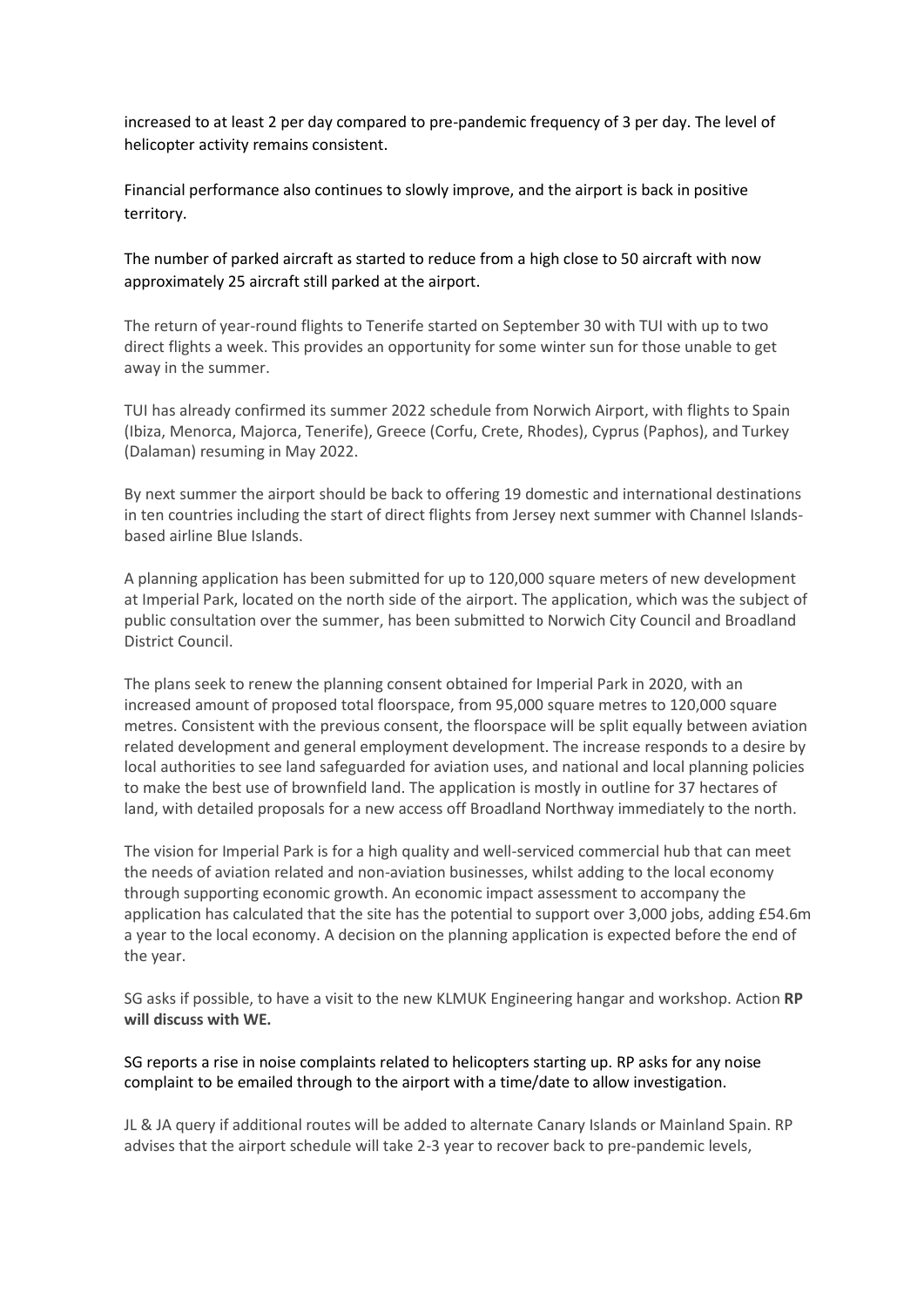however the airport route development team are actively looking for airlines to reinstate previous and new destinations.

SG querying the operating hours for summer 2022. RP confirms operational hours will revert to pre-pandemic timings for Summer 2022 being 06.00 – 23.00.

## **4) Operations and ATS Report**

The Airfield opening hours have been adjusted to 0630 to 2100, 7 days a week until the end of October to accommodate helicopter activity.

The RFFS Category is reduced to Cat 4 with Cat 6 available by easement – the CAA dispensation has been extended until the end of Jan 2022. The RFFS TRA has been revised and approved by CAA and so the Airport will operate at current manning levels when easement ends.

The Government closed the NHS Workplace Collect Scheme at the end of July.

Passenger COVID-19 testing continues in the old TNAL offices in the Main Terminal by Lion & Gazelle. Airlines have been advised to direct passengers to NAL website to book COVID-19 tests. The process is working well, and the facility has been busy on most days.

The CAA Aerodrome Inspector conducted an Assurance Visit on 15 July – no issues raised.

TUI resumed operations at Norwich with flights to Mallorca, Corfu, and Tenerife.

KLM operate the Amsterdam service with one rotation most days.

Mandatory Occurrence reports filed:

| Date       | Category                            | <b>Details</b>                                                                                                                                                                                                                                                                                                                                                                                                                                                              |
|------------|-------------------------------------|-----------------------------------------------------------------------------------------------------------------------------------------------------------------------------------------------------------------------------------------------------------------------------------------------------------------------------------------------------------------------------------------------------------------------------------------------------------------------------|
| 02/07/2021 | <b>Bird Strike</b><br>(Unconfirmed) | At 0822 landing Loganair G-SAJR reported "seeing<br>birds on touchdown" after inspection no evidence of a<br>bird strike was found.                                                                                                                                                                                                                                                                                                                                         |
| 02/07/2021 | Aircraft Ground Incident            | During positioning of aircraft from Northern Apron to<br>Eastern Apron by KLM UKE, the #2 engine intake<br>struck a traffic cone used by the Airfield Operations.<br>The result of impacting the traffic cone caused a small<br>dent to the underside of the #2 engine intake.<br>The tug driver was not aware that the aircraft had<br>impacted the traffic cone. The collision between<br>aircraft and traffic cone was noted by the team in the<br>vehicle under escort. |
| 07/07/2021 | Bird Strike (Confirmed)             | A Bird Strike was confirmed on a departing Loganair,<br>Runway 27.                                                                                                                                                                                                                                                                                                                                                                                                          |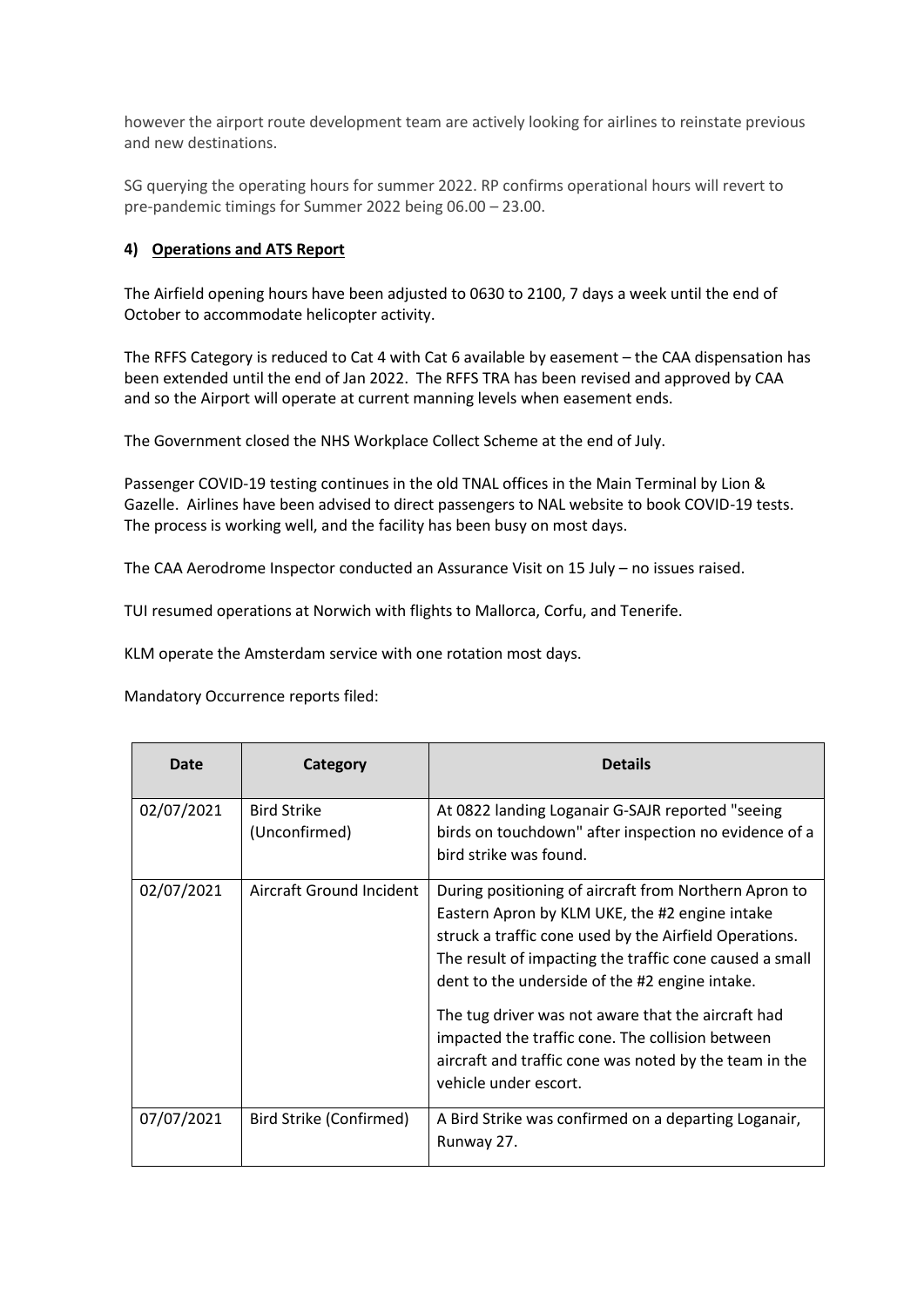| 13/07/2021 | <b>Bird Strike (Confirmed)</b>                                   | Departing KLM reported a possible bird strike. Upon<br>runway inspection, one kestrel carcass was recovered<br>from the runway.                                                                                                                                                                                                                                                          |
|------------|------------------------------------------------------------------|------------------------------------------------------------------------------------------------------------------------------------------------------------------------------------------------------------------------------------------------------------------------------------------------------------------------------------------------------------------------------------------|
| 16/07/2021 | <b>Bird Strike (Confirmed)</b>                                   | Departing Loganair reported a near miss with a bird.<br>After conducting a runway inspection an injured<br>juvenile Herring gull was found and dispatched.                                                                                                                                                                                                                               |
| 18/07/2021 | ATZ Infringement                                                 | A KC135 from RAF Mildenhall under the control of RAF<br>Lakenheath ATC entered NAL CAS; the aircraft orbited<br>inside CAS at 3300ft for approx. 10 minutes coming<br>into proximity with several VFR arrivals & departures.<br>On investigation RAF Lakenheath had attempted to<br>contact NAL via the direct line but as they had been<br>unable to do so assumed that NAL was closed. |
| 02/07/2021 | <b>Bird Strike</b><br>(Unconfirmed)                              | A landing Loganair reported "seeing birds on<br>touchdown" after inspection no evidence of a bird<br>strike was found.                                                                                                                                                                                                                                                                   |
| 02/08/2021 | <b>Bird Strike</b>                                               | Upon climb out runway 27, Pilot reported a bird strike<br>off airfield and returned to land on a local standby.<br>Upon inspection Gull remains were found midway<br>along the port wing. No other damage was observed<br>or reported by crew.                                                                                                                                           |
| 14/08/2021 | <b>Traffic Collision</b><br>Avoidance System -<br><b>TCAS RA</b> | A helicopter was returning from offshore in the<br>vicinity of Cromer. A C152 was climbing out of Cromer<br>North Repps to the North West. Traffic information<br>was passed, and the pilot reported visual. TCAS RA<br>alert subsequently reported, which is filed as an MOR<br>regardless of circumstance.                                                                             |
| 22/08/2021 | <b>Bird Strike</b>                                               | KLM reported a bird strike on RW 27 touchdown zone.                                                                                                                                                                                                                                                                                                                                      |
| 25/08/2021 | <b>FOD</b>                                                       | FOD was found on the Alpha taxiway near A1 during<br>routine bird control duties.                                                                                                                                                                                                                                                                                                        |
| 28/08/2021 | <b>Bird Strike</b>                                               | Upon arrival, the TUI PMI reported a possible bird<br>strike with a 'Bird of Prey' upon touching down. A full<br>runway inspection was carried out with no remains<br>found. This was communicated to ATC and in turn the<br>crew. No damage was reported by the crew.                                                                                                                   |
| 04/09/2021 | <b>Full Emergency</b>                                            | A light aircraft declared a PAN with low oil pressure<br>warning, aircraft landed safely.                                                                                                                                                                                                                                                                                                |
| 09/09/2021 | <b>Full Emergency</b>                                            | HLE85A declared a PAN with smoke and electrical<br>smell in cabin, landed safely.                                                                                                                                                                                                                                                                                                        |
| 10/09/2021 | Runway Incursion                                                 | Aircraft was holding at holding point A2. The<br>controller issued a departure clearance to the pilot.<br>The pilot was instructed to "hold position, after                                                                                                                                                                                                                              |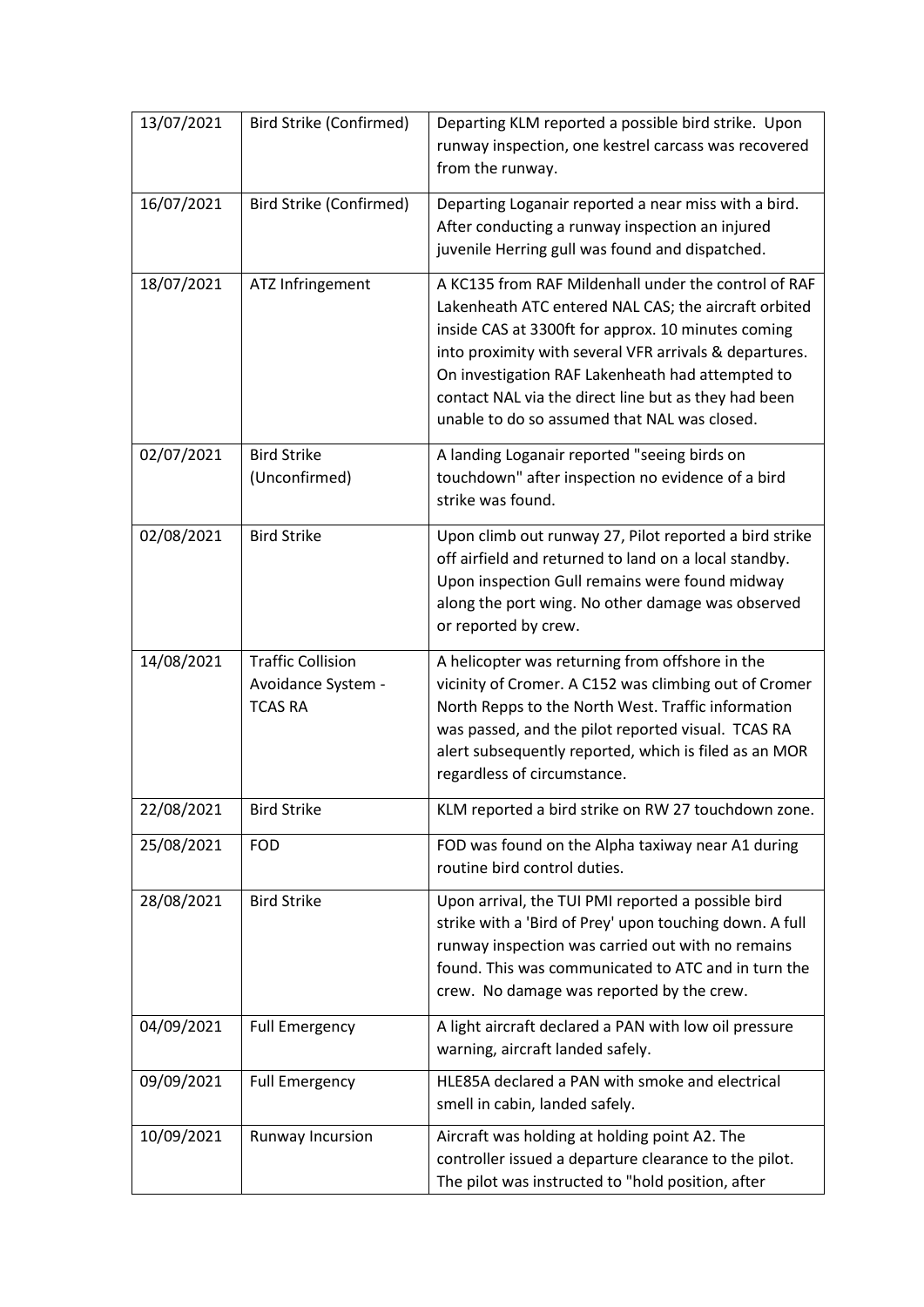|            |                       | departure Right turn heading 360, climb FL120<br>squawk 3710." The Pilot then taxied through the stop<br>bar at A2 and read back to the controller "Cleared for<br>take-off, Left turn heading 360"<br>The controller then told the pilot "negative, hold<br>position", however, at this point the aircraft was<br>already in the runway strip beyond the stop bars so<br>the controller lined the aircraft up on the runway and<br>instructed him to hold on the runway to ensure a<br>correct readback of the clearance. Once the Pilot had<br>read back the correct clearance, the aircraft was<br>cleared for take-off. |
|------------|-----------------------|-----------------------------------------------------------------------------------------------------------------------------------------------------------------------------------------------------------------------------------------------------------------------------------------------------------------------------------------------------------------------------------------------------------------------------------------------------------------------------------------------------------------------------------------------------------------------------------------------------------------------------|
| 11/09/2021 | <b>Bird Strike</b>    | A landing AW139 reported a bird strike upon landing<br>runway 27. A runway inspection was carried out and<br>a Kestrel was recovered abeam the tower. No damage<br>to the aircraft reported.                                                                                                                                                                                                                                                                                                                                                                                                                                |
| 16/09/2021 | <b>CAS Incursion</b>  | A light aircraft entered Norwich Class D airspace at the<br>eastern end of the CTA at 2100ft without a clearance.                                                                                                                                                                                                                                                                                                                                                                                                                                                                                                           |
| 21/09/2021 | <b>AIRPROX</b>        | Traffic information was passed to a helicopter about<br>fast moving military aircraft. The aircraft passed close<br>to the helicopter and so the pilot reported an Airprox<br>- under investigation by CAA.                                                                                                                                                                                                                                                                                                                                                                                                                 |
| 21/09/2021 | <b>Full Emergency</b> | A light aircraft declared a Pan on take-off as the fuel<br>selector valve had fallen off. The pilot was able to re-<br>attach the handle and then landed safely.                                                                                                                                                                                                                                                                                                                                                                                                                                                            |

- Complaints register discussed and noted.
- Register of late aircraft movements discussed and noted.
- Noise/Flying complaints discussed and noted.

SG asks if the EAAA is a now 24-hour operation and if they need to log movements. PL confirms the operation is now 24 hours with the EAAA being able to operate autonomously during airport closure. PL confirms EAAA log movements as part of the planning arrangements, but the Airport doesn't capture these. **Action: PL will request data on movements.**

SG asks if the airport knows what is happening with the area known as 'Plane View' – RP confirms this is Norwich City Council matter and should be referred to them

JA queried procedure for authorising late movements. RP confirmed the airport works within the Operating Framework Agreement (OFA) endorsed by this committee, Norwich City and Broadland District councils. This document is due for renewal, once reviewed will be shared with the committee. **Action: RP to share reviewed OFA with the ACC for review and endorsement.**

SR confirms the new KLMUK Engineering hangar and workshop is now open and fully operational. The company offers apprenticeship schemes each year and takes on academy graduates. KLMUK Engineering works closely with schools and colleges to promote the